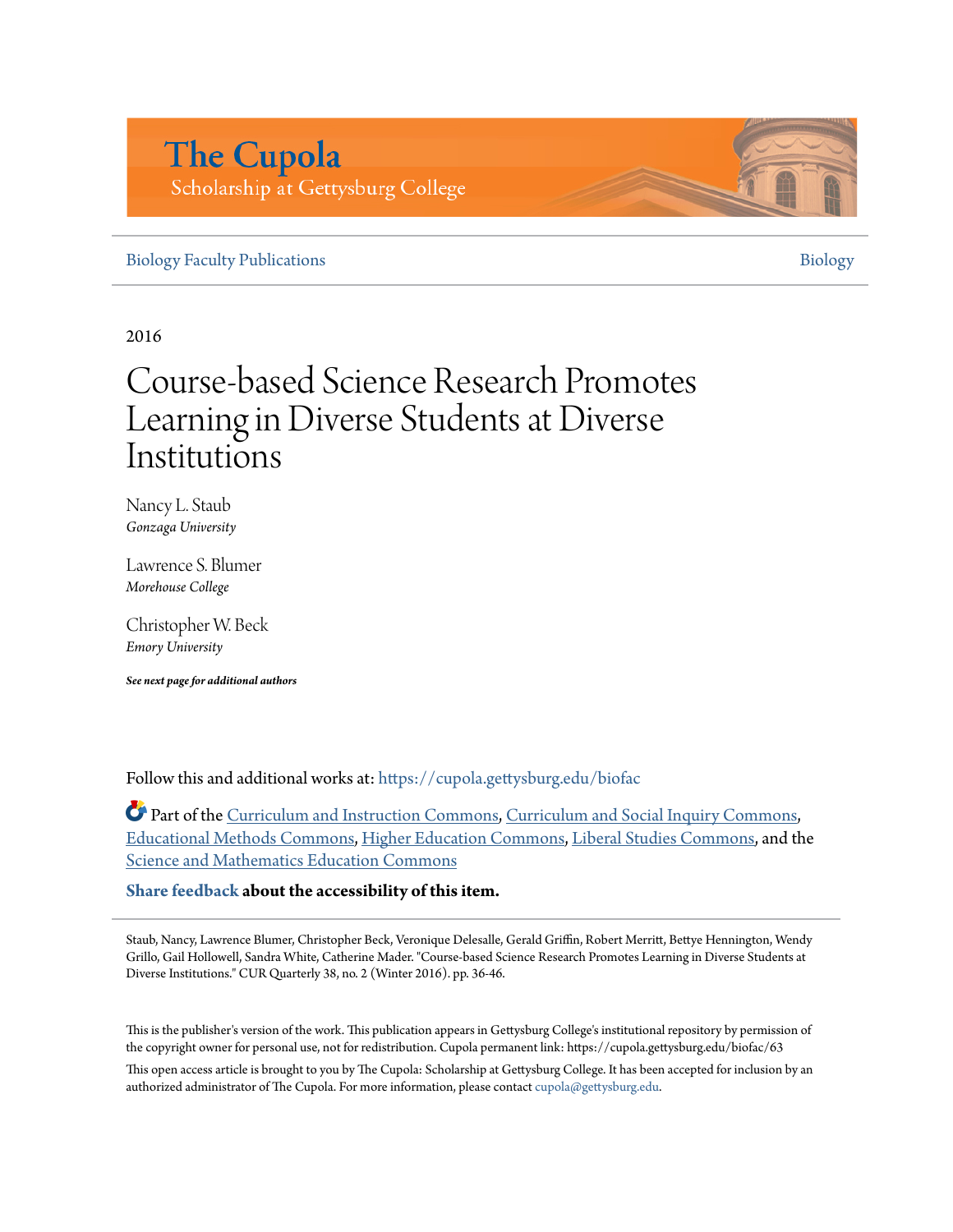# Course-based Science Research Promotes Learning in Diverse Students at Diverse Institutions

### **Abstract**

Course-based research experiences (CREs) are powerful strategies for spreading learning and improving persistence for all students, both science majors and nonscience majors. Here we address the crucial components of CREs (context, discovery, ownership, iteration, communication, presentation) found across a broad range of such courses at a variety of academic institutions. We also address how the design of a CRE should vary according to the background of student participants; no single CRE format is perfect. We provide a framework for implementing CREs across multiple institutional types and several disciplines throughout the typical four years of undergraduate work, designed to a variety of student backgrounds. Our experiences implementing CREs also provide guidance on overcoming barriers to their implementation.

#### **Keywords**

course-based research experiences, inquiry, laboratories, undergraduate research

### **Disciplines**

Curriculum and Instruction | Curriculum and Social Inquiry | Educational Methods | Higher Education | Liberal Studies | Science and Mathematics Education

#### **Authors**

Nancy L. Staub, Lawrence S. Blumer, Christopher W. Beck, Veronique A. Delesalle, Gerald D. Griffin, Robert B. Merritt, Bettye Sue Hennington, Wendy H. Grillo, Gail P. Hollowell, Sandra L. White, and Catherine M. Mader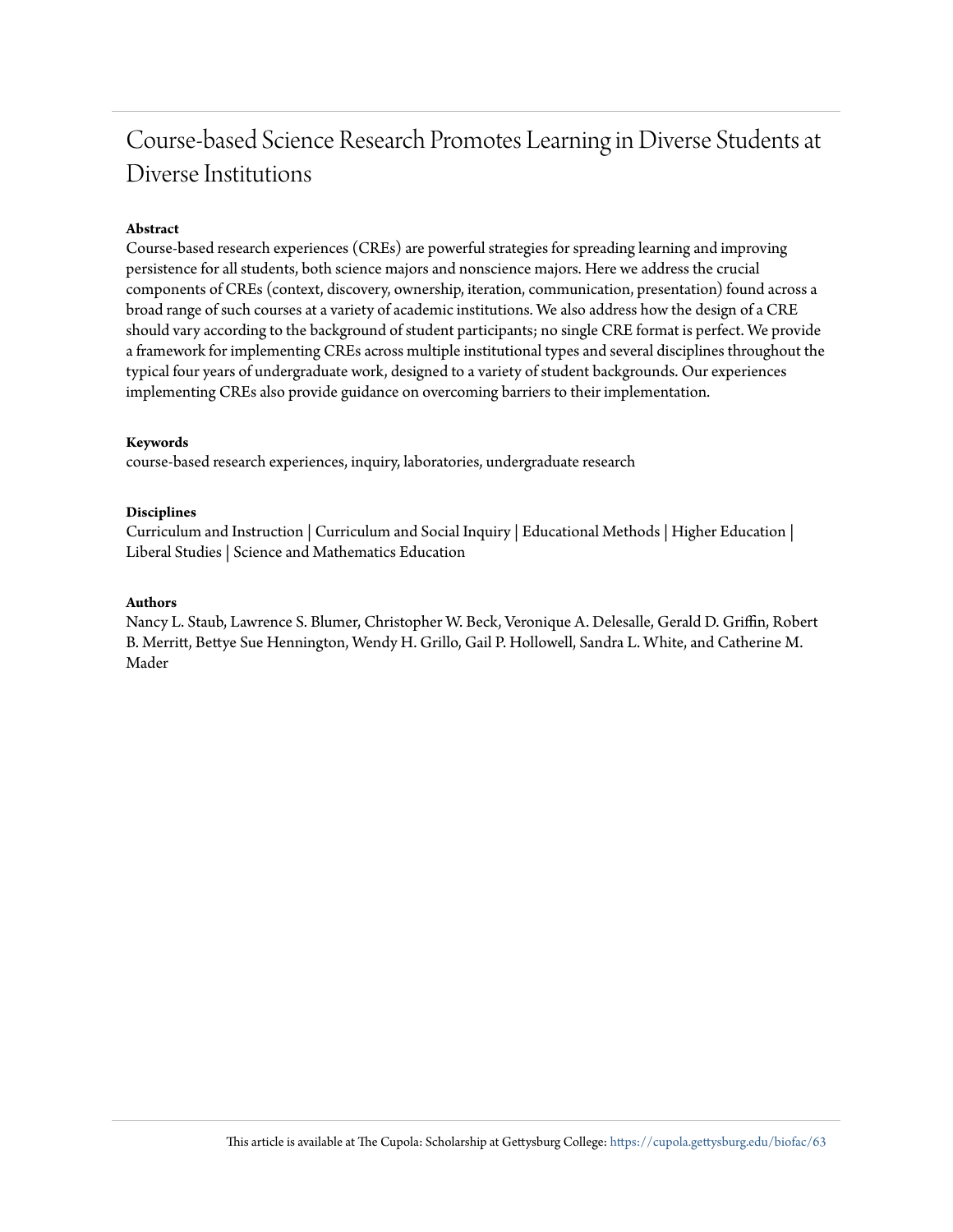Nancy L. Staub, *Gonzaga University,* Lawrence S. Blumer, *Morehouse College,*  Christopher W. Beck, *Emory University,* Véronique A. Delesalle, *Gettysburg College,*  Gerald D. Griffin, *Tuskegee University and Hope College,* Robert B. Merritt, *Smith College,*  Bettye Sue Hennington, *Tougaloo College ,* Wendy H. Grillo, Gail P. Hollowell, Sandra L. White, *North Carolina Central University,* Catherine M. Mader, *Hope College,* 

# ■ Course-based Science Research Promotes Learning in Diverse Students at Diverse Institutions

# **Abstract**

Course-based research experiences (CREs) are powerful strategies for spreading learning and improving persistence for all students, both science majors and nonscience majors. Here we address the crucial components of CREs (context, discovery, ownership, iteration, communication, presentation) found across a broad range of such courses at a variety of academic institutions. We also address how the design of a CRE should vary according to the background of student participants; no single CRE format is perfect. We provide a framework for implementing CREs across multiple institutional types and several disciplines throughout the typical four years of undergraduate work, designed to a variety of student backgrounds. Our experiences implementing CREs also provide guidance on overcoming barriers to their implementation.

#### **Keywords:** *course-based research experiences, inquiry, laboratories, undergraduate research*

Historically, undergraduate research was only for the fortunate few who earned a position in a faculty research lab, often in preparation for graduate school. However, the benefits of undergraduate research experiences extend beyond training for graduate or professional school. Students show improved outcomes through research experiences, for example in improved skills in critical thinking and data analysis and increased confidence in doing science (Corwin et al. 2015; Lopatto 2004; Seymour 2004; Thiry 2012). These experiences then translate into increased student persistence in science, including for underrepresented minorities (Eagan et al. 2013; Graham et al. 2013; Wilson et al. 2012). Course-based research experiences (CREs) are powerful strategies to spread these gains in learning and persistence to all students, both science majors and nonscience majors (AAAS 2011). Because learning gains and attitudinal changes can be dramatic with CREs, reforming undergraduate, course-based, laboratory experience to include experiential learning through hands-on research will provide the benefits of undergraduate research to more students and to a more diverse population (Bangera and Brownell 2014).

This article addresses the crucial components of CREs found across a broad range of undergraduate courses in several disciplines at different types of academic institutions. It also discusses how to implement CREs appropriate to the level or background of the student participants. Our institutions (see Table 1) include both public and private universities and liberal arts colleges, which vary in admissions selectivity and student preparation. Both the universities and liberal arts colleges include minority-serving institutions. We acknowledge that no single CRE format is perfect. What an authentic research experience is for a senior physics major will be very different from that for a senior biology major, and these senior experiences will necessarily differ from those designed for freshmen.

In addition to discipline-specific variations, the best coursebased research experience for students depends on who the students are and where they are enrolled. Course-based research for freshmen at a large public university may well be different from that for freshmen at a small liberal arts college. The learning objectives for the specific course must guide development of the course-based research. We will provide a framework for understanding the implementation of CREs across multiple institutional types, disciplines, academic levels, and student backgrounds; in short, context matters. Our experiences implementing CREs provide guidance for overcoming barriers to implementation regardless of the specific institutional context.

In the real world of work, no one would propose to train practitioners by having them read books or listen to lectures to the exclusion of practice in their field. Artists learn to paint by viewing the work of the masters and then actually drawing and painting. Plumbers learn their trade by repairing leaks. Pastry chefs learn to bake by tasting a fine cake and then practicing the process of actually making a cake. Similarly, if our goal is to train future scientists and scientifically informed citizens, we must provide a meaningful context and then let students actually do science. We have found that it is not necessary to have a methods course in which students practice methods without a research purpose. All the course-based research experiences we have implemented have immediately engaged students in the process of conducting science.

# What Is a CRE<sub>8</sub>

Course-based research experiences (CREs) are often thought to be at the end of a continuum of teaching approaches in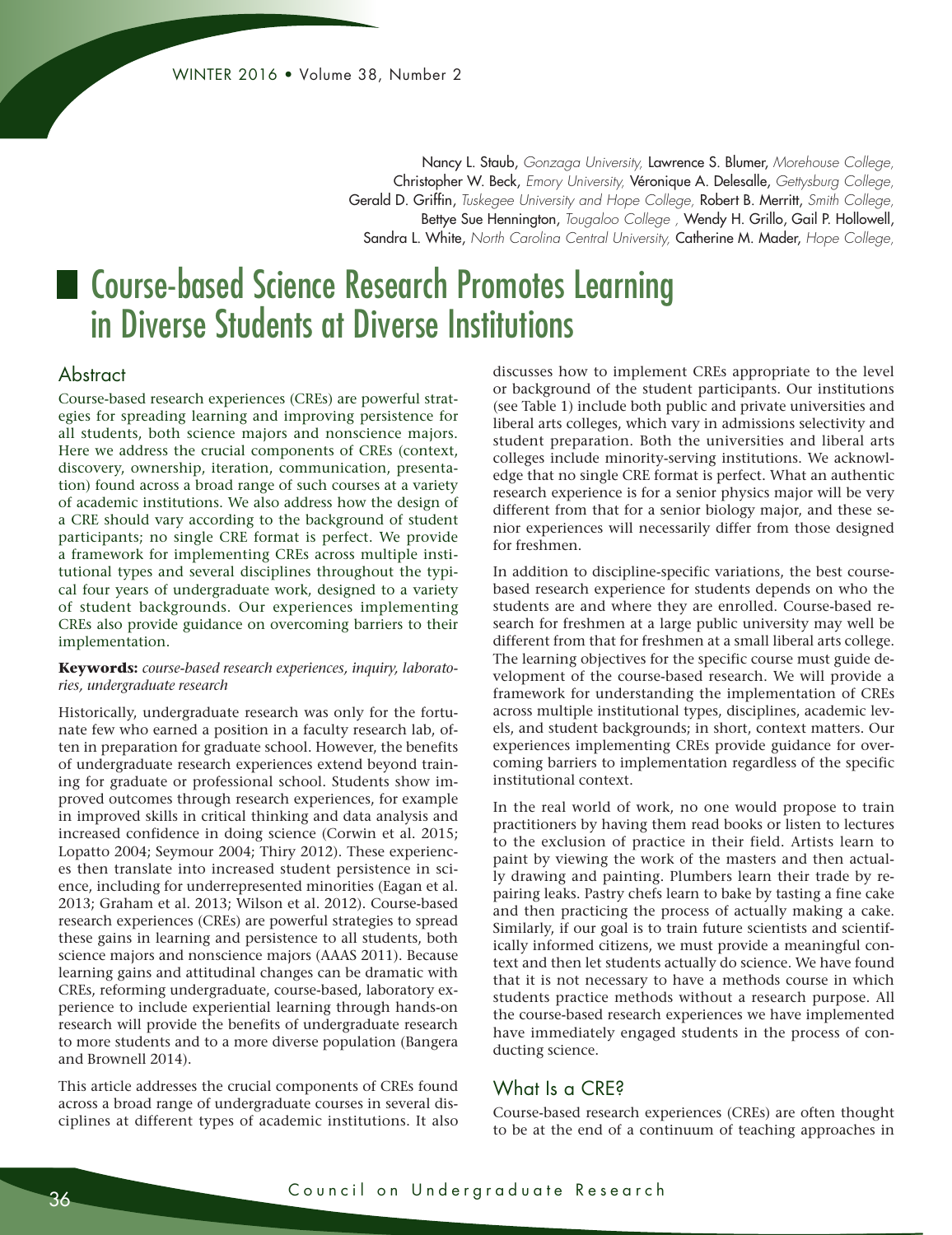| Institution                       | Public/private type*                      | <b>HBCU?</b> | Undergraduate<br>enrollment | Average ACT or SAT score total                 | Average high-<br>school GPA |
|-----------------------------------|-------------------------------------------|--------------|-----------------------------|------------------------------------------------|-----------------------------|
| <b>Emory University</b>           | Private, University                       | <b>No</b>    | 7,829                       | SAT total 2010-2250                            | $3.69 - 3.98$               |
| Gettysburg College                | Private, Liberal Arts                     | No.          | 2,600                       | ACT composite 26-30 SAT composite<br>1210-1360 | $3.48 - 3.64$               |
| Gonzaga University                | Private, Liberal Arts                     | <b>No</b>    | 5,000                       | ACT composite 26.8 SAT composite 1196          | 3.7                         |
| Hope College                      | Private, Liberal Arts                     | <b>No</b>    | 3,342                       | ACT total 23-29 SAT total 1070-1290            | 3.77                        |
| Morehouse College                 | Private, Liberal Arts,<br>Men's College   | Yes          | 2,189                       | ACT total 18-23                                | $2.50 - 2.99$               |
| North Carolina Central University | Public, University                        | Yes          | 6,220                       | Average SAT 889 (Math and Verbal)              | $2.85 - 3.10$               |
| Smith College                     | Private, Liberal Arts,<br>Women's College | <b>No</b>    | 2,606                       | SAT total 1830-2150                            | 3.9                         |
| <b>Tougaloo University</b>        | Private, Liberal Arts                     | Yes          | 878                         | ACT composite 18 SAT composite 853             | 2.0                         |
| <b>Tuskegee University</b>        | Private/Land-Grant,<br>University         | Yes          | 3,156                       | ACT composite 18/22                            | 3.24                        |

## **Table 1: Characteristics of Diverse Institutions Contributing to Course-based Research Experiences (CRE) Study**

\*Type: "University" indicates that graduate programs (master's and/or PhDs) are offered in a variety of programs. "Liberal Arts" institutions are those that only offer undergraduate degrees (in the sciences) or have very limited graduate programs.

HBCU: Historically Black Colleges and Universities

laboratory courses, ranging from traditional "cookbook" labs to guided-inquiry to open-ended inquiry to CREs (Buck et al. 2008; Auchincloss et al. 2014; D'Avanzo 1996; Weaver et al. 2008). CREs are alternatively called course-based undergraduate research experiences (CUREs) (Auchincloss et al. 2014), teacher-collaborative inquiry (D'Avanzo 1996), authentic inquiry (Buck et al. 2008), and research-based labs (Weaver et al. 2008). Spell et al. (2014) note that definitions of CREs focus on either scientific process (e.g., experimental design) or scientific products (e.g., new discoveries), although both can be considered essential components of a CRE (Auchincloss et al. 2014).

The degree to which the scientific process or scientific products are emphasized in a CRE might vary depending on course level or the specific learning objectives of the course. At the introductory level, faculty might emphasize scientific process over products (Spell et al. 2014). However, when faculty implement CREs that are part of a larger national project (e.g., SEA-PHAGES, Jordan et al. 2014; Genomics Education Partnership, Shaffer et al. 2010), scientific products become equally or more important.

While considering previous definitions of CREs (Auchincloss et al. 2014; Spell et al. 2014; Weaver et al. 2008), we have identified components that are common to our implementation of CREs across diverse institutions. Our focus is to describe these elements and highlight the diversity of CRE activities that embody them, noting that not every element may be necessary for a successful CRE experience. Exactly how CREs lead to improved student outcomes in different contexts is as yet unknown (Corwin et al. 2015). Figure 1 shows the common elements in our CREs.

### **Figure 1. Common elements in CREs**



The wagon wheel illustrates the common elements in CREs, which occur progressively in the research process, starting with Context and progressing clockwise.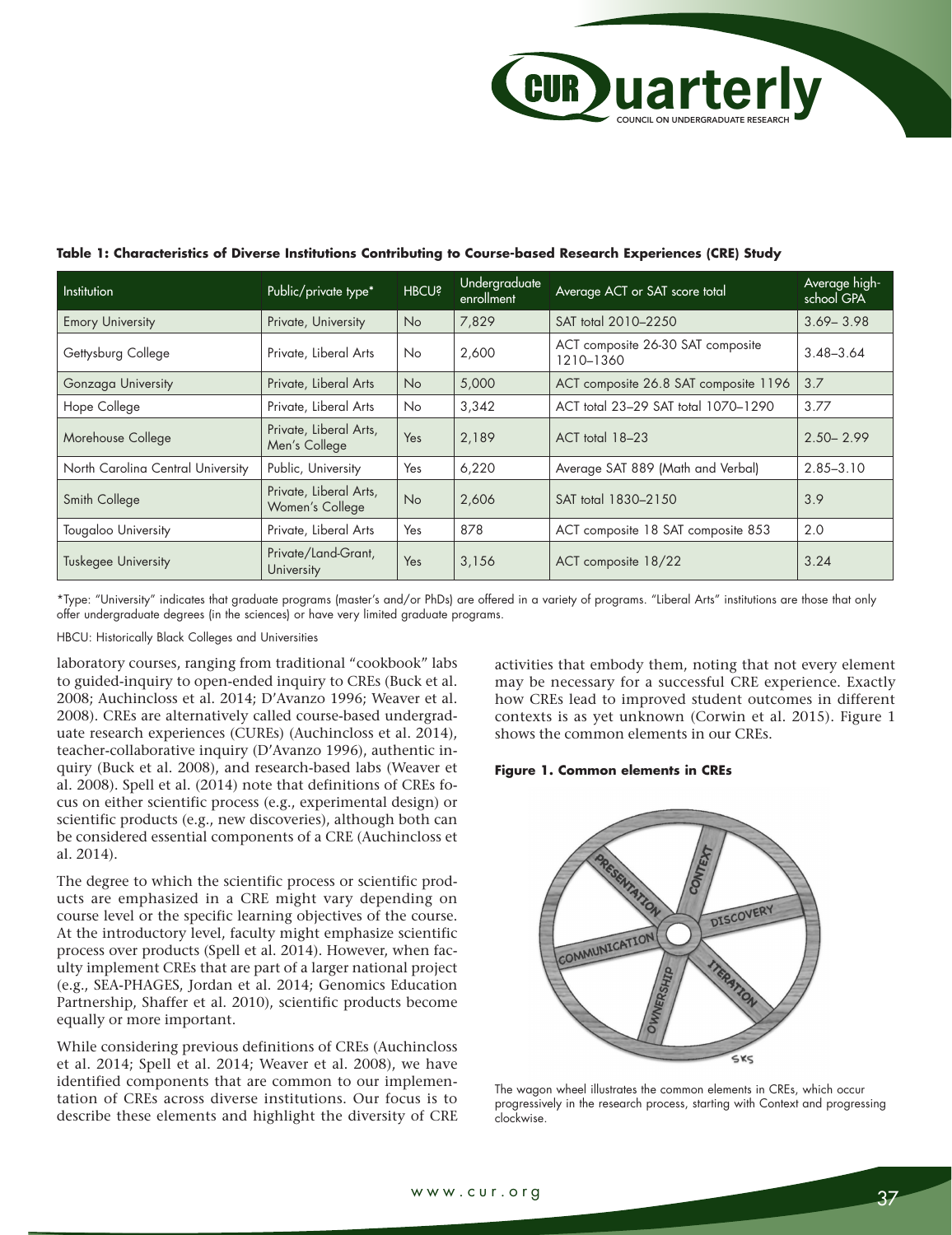Context. How a CRE is presented to students is critical for its successful implementation. Providing the context should include an explanation of the research question and its importance. Creating relevance for students is an essential first step in any research project (e.g., Siritunga et al. 2011). That relevance for students may come from understanding that they are contributing to a national database (e.g., phage or Drosophila genomes), addressing issues relevant to the local communities (e.g., mercury poisoning), or contributing to a professor's own research program. The manner in which the context of research is conveyed depends on the student's academic level (e.g., general discussion of science and the importance of asking questions versus reading primary literature). End-of-course surveys generally reveal that context is important to students. The following remarks by our students illustrate this:

- "It has broadened my understanding of science; there is so much potential in phage research for medicine that is totally unexplored."
- "This class really encourages students to think about genetics not as a field of fixed knowledge but as an expanding body of work in which many questions have yet to be answered."
- "Primary literature was a huge part of what made this course such a valuable learning experience. I feel like I've grown a lot as a scientist by reading and analyzing these papers."

*Discovery.* Addressing a question for which the specific answer is not known and contributing new knowledge to the field are the essence of discovery. Examples of CRE projects that involve discovery include describing a new bacteriophage, determining environmental factors for optimal yeast growth, evaluating the critical nutrients for development of bean beetles, fabricating nanoparticles to limit bacterial growth, and assessing mercury contamination and biogeochemical cycling in a local watershed.

Diagnostic research (such as personal genotyping for blood type, karyotype analysis, mitochondrial DNA sequencing, DNA fingerprinting, and PTC taster genotyping) can be included in discovery as long as students do not know the outcome prior to conducting their studies. Discovery is a key element as it leads to the students' sense of commitment and excitement about the research, as demonstrated in the following comments:

■ "My first [discovery] moment was the first time that plaques appeared on our plates. Prior to that we were hoping and wishing we had collected phage and were just doing procedures and I wasn't that interested as I was simply following protocols, but once the plaques appeared my mindset changed and I actually began to realize the significance of what we were doing. I was now intrigued to be learning more about the phages."

■ "My biggest [discovery] moment occurred when we received our TEM images back. Actually being able to visualize a microscopic virus that you had been working so hard to isolate and to locate was a very substantial feeling and made everything we had done and worked on worth it."

*Ownership.* The element of ownership is a natural consequence of the discovery process, but it also is important in its own right. Students' sense of ownership of the research experience is manifested in a variety of ways such as designing an experiment, trouble-shooting a protocol until it actually works, naming a discovered virus or describing a new species, or producing results that contribute to a publishable manuscript. Ownership means that students feel they have a stake in the research being conducted. For example, students commented:

- "It has showed me that I, even being this young, can think like a true scientist and do experiments that actually contribute to society."
- "When we had to go into lab to redo the concentration of DNA I had realized how much dedication this field calls for like any other field. This has influenced me to work hard in everything I do and be prepared to give my time in all of my career goals."

*Iteration.* Discovery and ownership lead to the realization that collecting reliable and reproducible results often requires repeating procedures or entire experiments, as advancing in a research project only occurs once necessary procedures have been mastered successfully. In contrast with traditional laboratories with prescribed methods, what iteration means for students is that they are expected to repeat procedures until they work—for example, until they get phage plaques, their gel has bands, or their fast plants don't die due to neglect. Iteration fosters mastery of techniques and understanding of the process, and thus enhances the students' sense of ownership. As one said:

■ "When we were doing plaque streaking I had to show up by myself to do it, and for the life of me, I could not figure out how to do it, and after wasting many sticks and many viable plaques, I finally understood it, and I was really excited about it because what had seemed so difficult on paper suddenly made sense in my head."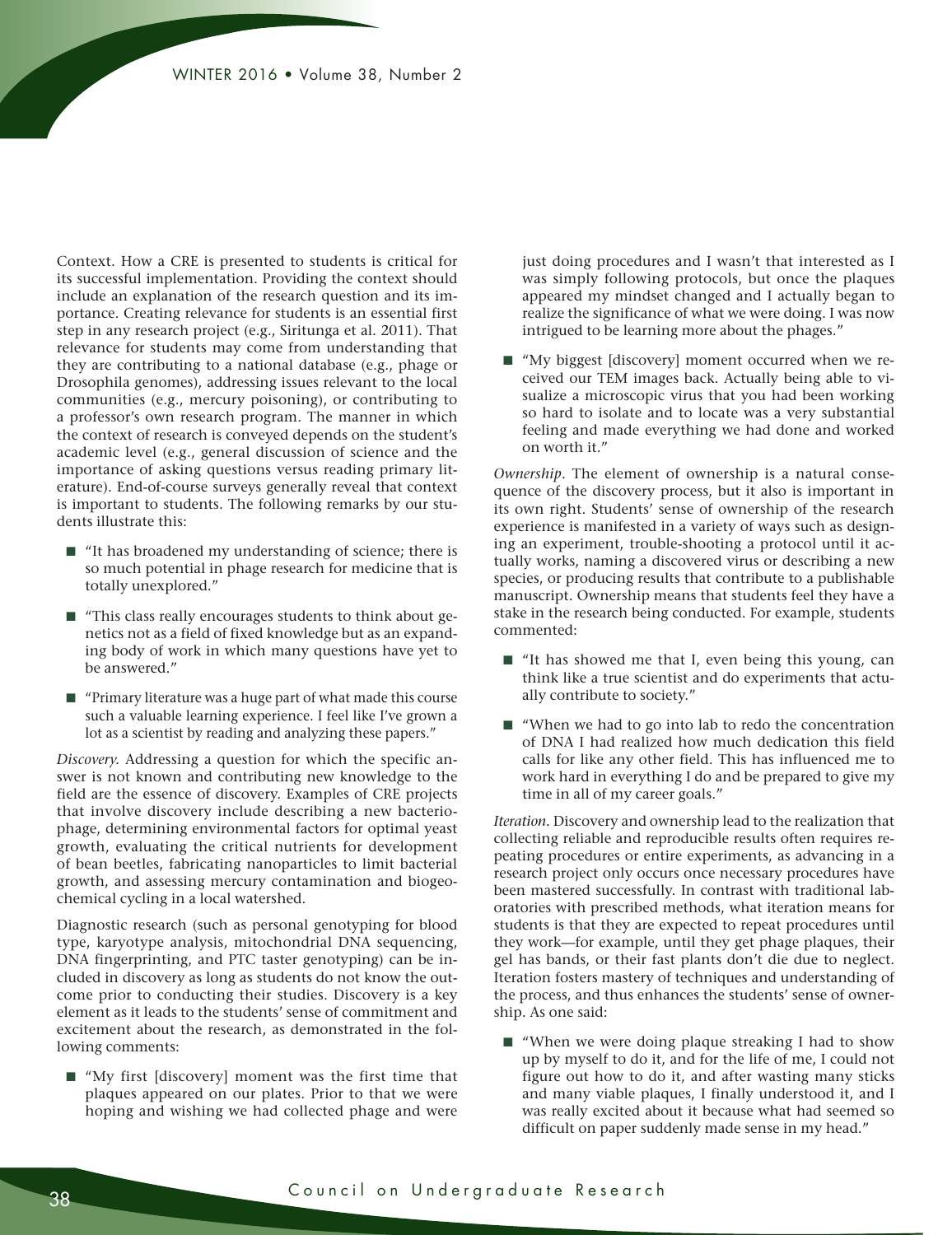

*Communication.* Becoming fluent in the language of science and the language of the specific research project requires that students discuss background information, methods, results, troubleshooting ideas, and data interpretation and implications with other members of the research community—whether that occurs within a course or across two linked courses (for example, linking a biology and a chemistry course investigating water quality using their different disciplinary perspectives). Research shows that talking about course material facilitates student learning (Tanner 2009), and encouraging students to talk applies to the research lab as well.

Campbell and Lom (2006) suggest an email question-and-answer tool to facilitate learning, communication, and self-reflection in undergraduate research labs. Their five questions—How have you spent your time? What do you know? What don't you know? How can you find out what you don't know? What are your frustrations?—could be incorporated into a CRE to encourage communication among students as well as their independence over time. Conversation facilitates students' understanding of not only the scientific process but also of the significance and intellectual underpinnings of the research itself.

Learning to communicate science effectively through writing is another key ingredient of CREs. Lab reports, research summaries, essays for a more general audience, and poster presentations are different ways of practicing this skill. One student noted:

■ "It gave me a much greater appreciation for all the work that goes into a [scientific] paper."

*Presentation.* In addition to communication within a laboratory/course environment, presenting research findings to an outside audience is another critical element of a CRE. Such student presentations reinforce the relevance and significance of their research; students realize that others are, in fact, interested in their discovery. Presentations may range from poster sessions or oral presentations at local or regional symposia and reports to external stakeholders to presentations at a national or international science conference. For example, students at Hope College in a variety of CRE courses study aspects of the local watershed. Many of these students present their findings to the technical committee of a metropolitan planning organization, which also broadcasts the meeting on the local public-access television channel. Including presentation opportunities in CREs reinforces the context of the research and also helps to develop specific scientific communication skills, as the following quote from one student demonstrates:

■ "The group presentations were also very helpful and although the final paper is putting a lot of stress on me at this time, I believe it will be a good way to show what we've learned in this course and how we can apply it to future studies."

Given that all the components of CREs may not be present within one module or even in a semester-length CRE, it is valuable for institutions to consider how these essential elements can be met across the sequence of courses that students take during the typical four-year curriculum. Whether learning gains differ between modular and semester-long research experiences is unknown. The learning gains from semester-long CREs are comparable to the more traditional summer-immersive research experience, however (Staub et al. 2016). A comprehensive study of a variety of short-term, semester-long, and summer experiences would be a valuable contribution to understanding the educational impact of different CREs.

# Implementing Course-based Research

Across the authors' diverse institutions and course contexts, we found that CRE implementation works best when well-tailored to the level of the students and to the available resources. For example, freshmen at one institution may conduct course-based research that includes scaffolding activities to introduce them to a system and its relevant techniques (see for example, North Carolina Central University's entries in Table 2), while freshmen at another institution may be immersed in a full semester of course-based research (see Smith College, Table 2). At another institution, majors may be engaged in a full-semester CRE along with nonscience majors (Gonzaga University, Table 2). CRE implementation occurs in many ways; in the following section we describe specific implementation strategies from our diverse institutions and compare the advantages and disadvantages of modular and semester-length CREs.

Implementing CREs requires a commitment by faculty to provide meaningful context for the research projects, a willingness to ask questions of students rather than answer students' questions, and the patience to provide research mentoring in the laboratory. In addition to the personal commitment by faculty, laboratory coordinators are essential for some CREs.

*Curricular Considerations.* While considering whether or not to offer a CRE, it is important to consider the course in relation to the department's curricular requirements. For example, when first developing a CRE, it may be valuable to start small with one lab section and make the CRE an elective for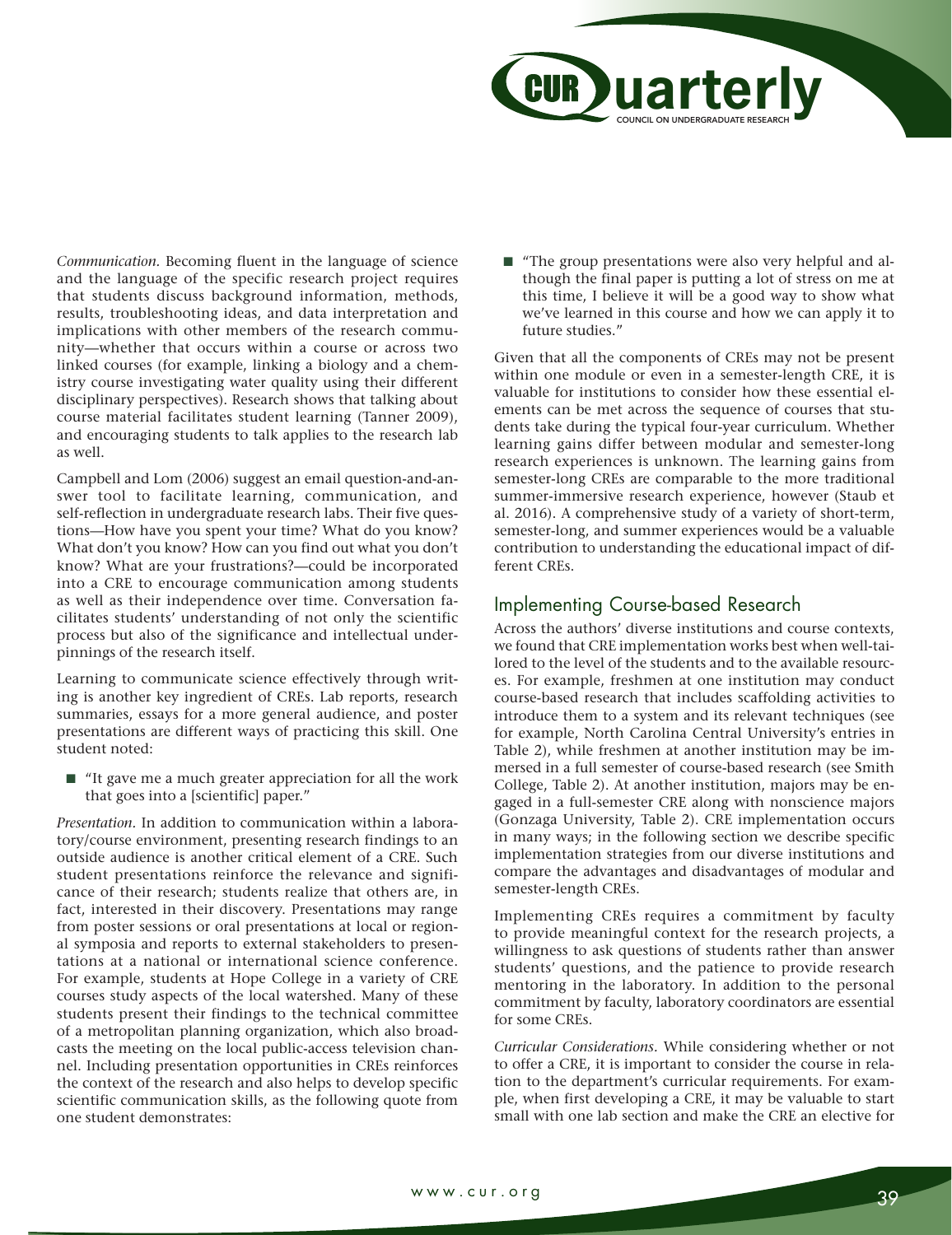#### **Table 2: Examples of Course-based Research at Authors' Institutions ting to Course-based Research Experiences (CRE) Study**

| Discipline                            | Implementation | Title/description                                                                             | Institution                           |  |  |  |  |
|---------------------------------------|----------------|-----------------------------------------------------------------------------------------------|---------------------------------------|--|--|--|--|
| Nonscience majors                     |                |                                                                                               |                                       |  |  |  |  |
| Biology                               | Modular        | Essential nutrients in the diet of bean beetles                                               | <b>Emory University</b>               |  |  |  |  |
| Biology                               | Full semester  | Phage Hunters                                                                                 | Gonzaga University                    |  |  |  |  |
| Biology                               | Modular        | Use of spices to reduce food-borne pathogens                                                  | Hope College                          |  |  |  |  |
| Biology/<br>Environ-mental<br>Studies | Modular        | Indigenous Ecology                                                                            | Gonzaga University                    |  |  |  |  |
|                                       |                | First-year science, mathematics, and engineering majors                                       |                                       |  |  |  |  |
| Biology                               | Modular        | Molecular investigation of dog coat characteristics                                           | Hope College                          |  |  |  |  |
| Biology                               | Modular        | Effects of pharmaceuticals in wastewater on aquatic organisms                                 | Hope College                          |  |  |  |  |
| Biology                               | Modular        | Cellular and Genetic Biology (specific project topic varies)                                  | Tuskegee University                   |  |  |  |  |
| Biology                               | Full semester  | Molecular responses to DNA damage                                                             | Gettysburg College                    |  |  |  |  |
| Biology                               | Full semester  | Global amphibian declines and bacterial symbionts                                             | Gettysburg College                    |  |  |  |  |
| Biology                               | Full semester  | Biochemical factors affecting yeast fermentation                                              | <b>NC Central University</b>          |  |  |  |  |
| Biology                               | Full semester  | Phage Hunters                                                                                 | Gonzaga University                    |  |  |  |  |
| Biology                               | Full semester  | Organisms and diversity, metabolic and genetic differences                                    | NC Central University                 |  |  |  |  |
| Biology                               | Full semester  | Testing anti-microbial compounds using Listeria monocytogenes                                 | Tuskegee University                   |  |  |  |  |
| Biology                               | Full semester  | Organismal Biology (specific project topic varies)                                            | Tuskegee University                   |  |  |  |  |
| Biology                               | Full year      | Phage Hunters                                                                                 | Morehouse College                     |  |  |  |  |
| Biology                               | Full year      | Phage Hunters                                                                                 | Hope College                          |  |  |  |  |
| Biology                               | Full year      | Phage Hunters                                                                                 | Gettysburg College                    |  |  |  |  |
| Biology/<br>Geology                   | Full year      | Mercury cycling in the watershed                                                              | Smith College                         |  |  |  |  |
| Chemistry                             | Modular        | Biochemical or environmental stressors on cellular processes                                  | Tougaloo College                      |  |  |  |  |
| Engineering                           | Modular        | Introduction to Engineering- Engineering Design Project                                       | Hope College                          |  |  |  |  |
| <b>Statistics</b>                     | Modular        | Statistics and the Great Lakes                                                                | Hope College                          |  |  |  |  |
| Sophomore science majors              |                |                                                                                               |                                       |  |  |  |  |
| Biology                               | Modular        | In-silico phage hunters                                                                       | Gonzaga University                    |  |  |  |  |
| Biology                               | Modular        | Field ecology                                                                                 | Gonzaga University                    |  |  |  |  |
| Biology                               | Modular        | Plant physiology                                                                              | Gonzaga University                    |  |  |  |  |
| Biology                               | Modular        | Biochemical and/or environmental stressors on cellular processes<br>(Saccharomyces cerevisae) | Tougaloo College                      |  |  |  |  |
| Biology                               | Full semester  | Biochemical or environmental stressors on cellular processes                                  | NC Central University                 |  |  |  |  |
| Biology                               | Full semester  | Animal Physiology                                                                             | Tuskegee University                   |  |  |  |  |
| Chemistry                             | Half-semester  | Independent organic synthesis                                                                 | Hope College                          |  |  |  |  |
| Junior/senior science majors          |                |                                                                                               |                                       |  |  |  |  |
| Biology                               | Modular        | Student-directed independent biodiversity research                                            | Gonzaga U. Summer: Chimfunshi, Zambia |  |  |  |  |

# <sup>40</sup> Council on Undergraduate Research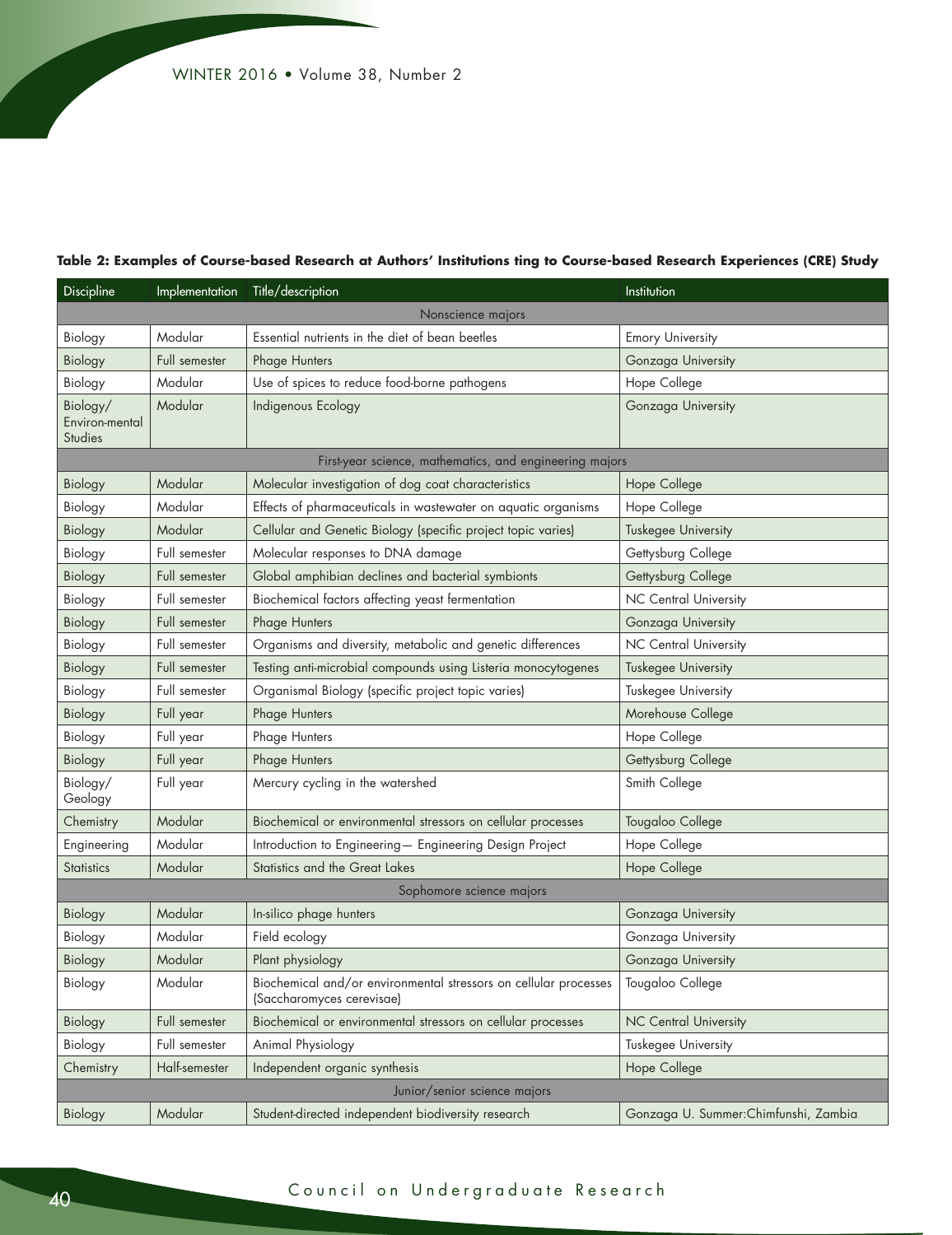

#### **Table 2: continued**

| Discipline                           | Implementation       | Title/description                                  | Institution                |  |  |  |
|--------------------------------------|----------------------|----------------------------------------------------|----------------------------|--|--|--|
| Junior/senior science majors         |                      |                                                    |                            |  |  |  |
| Biology                              | Modular              | Student-directed independent physiology research   | Gonzaga University         |  |  |  |
| Biology                              | Modular              | Student-directed independent ecology research      | <b>Emory University</b>    |  |  |  |
| Biology                              | Modular              | Conservation Biology laboratory                    | Gonzaga University         |  |  |  |
| Biology                              | Half-semester        | Comparative Endocrinology                          | Gonzaga University         |  |  |  |
| Biology                              | Half-semester        | Student-directed independent microbiology research | Gonzaga University         |  |  |  |
| Biology                              | Full semester        | <b>Advanced Phage Hunters</b>                      | Gonzaga University         |  |  |  |
| Biology                              | Full semester        | Parasitology                                       | <b>Tuskegee University</b> |  |  |  |
| Biology                              | Full semester        | Laboratory Animal Science                          | Tuskegee University        |  |  |  |
| Biology                              | <b>Full Semester</b> | Introduction to Research; Biomedical               | Tougaloo College           |  |  |  |
| Biology                              | Full semester        | Immunology                                         | Tougaloo College           |  |  |  |
| Biology                              | Full semester        | Bacterial molecular responses to oxidative stress  | Gonzaga University         |  |  |  |
| Biology                              | Full semester        | General Neurobiology                               | Tuskegee University        |  |  |  |
| Biology                              | Full year            | Neuroscience capstone                              | Hope College               |  |  |  |
| Biology/<br>Environmental<br>Studies | Modular              | Climate change effects on bean beetles             | Morehouse College          |  |  |  |
| Chemistry                            | Full semester        | Nanobiotechnology                                  | <b>Tuskegee University</b> |  |  |  |
| Environmental<br>Science             | Full semester        | <b>Environmental Science Capstone</b>              | Hope College               |  |  |  |
| Physics                              | Modular              | Introduction to Physics II                         | Tougaloo College           |  |  |  |

students. In the long term, however, CREs as electives don't work well unless they also satisfy requirements for a major. Because science majors generally carry a high credit load, offering a course as an elective typically results in low numbers of participants. Sustainability is difficult with low student numbers and, consequently, designing your CRE as a replacement for—or as a curricular equivalent of—a traditional lab contributes to its longevity.

*Choosing the Research Question.* After the decision to offer a CRE, choosing an accessible research topic is key. The options are limitless, but several common approaches include a CRE based on a faculty member's research project, a CRE-model system, or an issue of concern to the local community. There are trade-offs with each approach. For example, model systems have the advantage that the background material and research questions are readily available and CRE implementation is well structured—for example, SEA-PHAGES (Hatfull 2015), p53 mutations in yeast (Brownell et al. 2015), bean beetles (Beck and Blumer 2014; http://www.beanbeetles. org/). These model systems are consequently convenient CREs to offer and thus are used at a variety of institutions. However, faculty expertise and passion at a given institution is necessary as well for successful implementation.

*Commitment of CRE Instructors.* Regardless of the type of CRE research project chosen, the faculty, staff, and teaching assistants involved need to be pedagogically committed to fostering a genuine research experience. Although often the faculty members participating in CREs have strong commitments to undergraduate teaching and mentoring, others in the department may need to become familiar with the specific demands of translating research into a CRE. Intentionally reviewing successful mentoring strategies with the CRE faculty, support staff, and TAs is the first step. Shellito et al. (2001) provide a solid framework of mentoring suggestions, ranging from practical advice such as "develop well-defined projects with student interest and ability in mind" and "recognize and respect student time commitments outside of the laboratory," to tips on developing effective relationships such as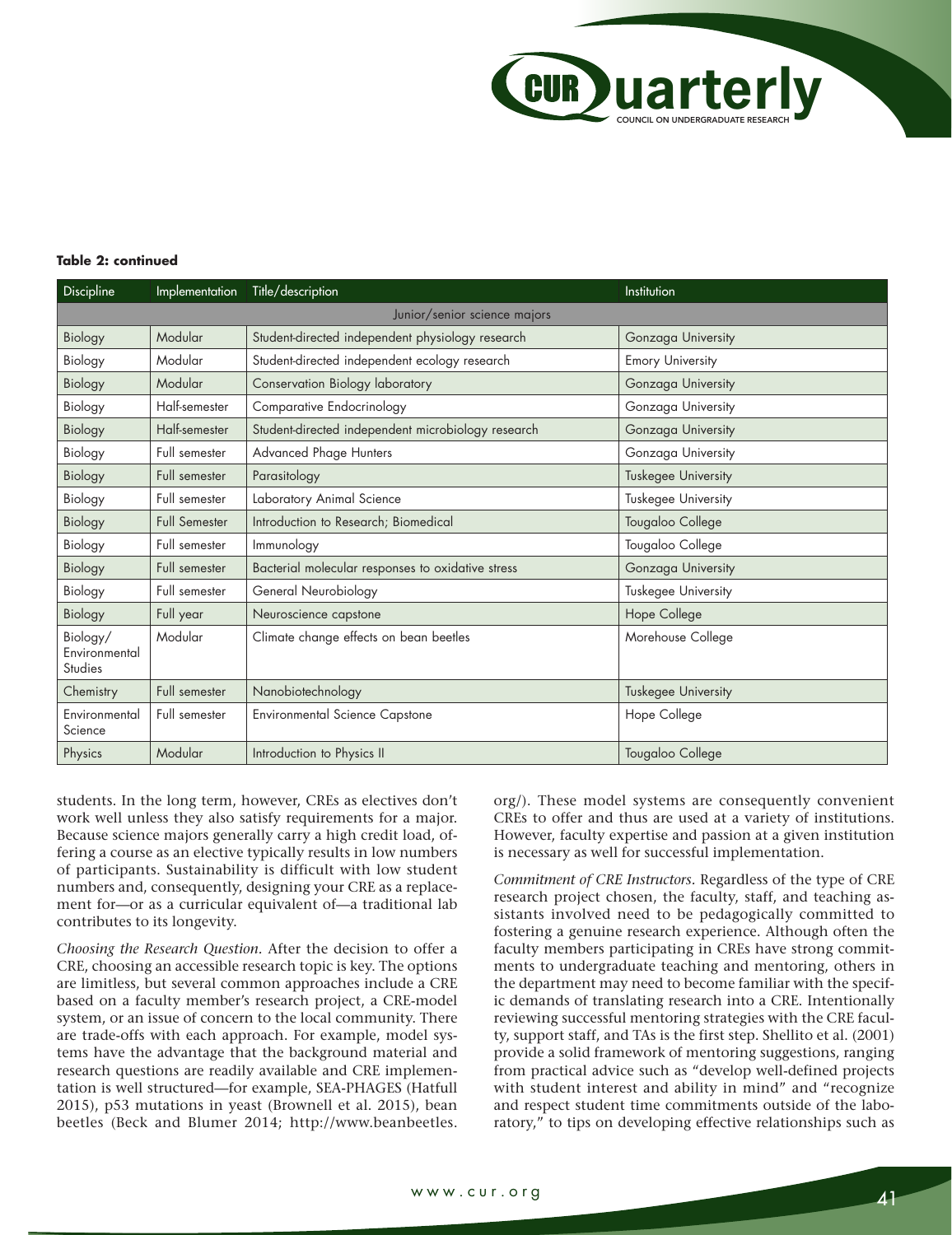"know your students as individuals" and "respect students as colleagues." Although these tips were written with the immersive undergraduate summer experience in mind, developing a CRE built on these principles will serve students well. Students are quick to note the difference in attitude between CRE labs and others. For example, one student wrote: "I can say that I also loved this course probably because of how they treated the students as equals and 'colleagues' rather than as students and expected so much of us."

For courses with multiple instructors and teaching assistants, this pedagogical training and commitment is crucial for successful CRE implementation. National organizations such as the Council on Undergraduate Research offer CRE-based workshops, and professional societies may do the same at national conferences. Several National Science Foundationfunded Research Coordination Networks in Undergraduate Biology Education (RCN-UBE) also offer workshops or networking opportunities for faculty interested in CREs (e.g., CUREnet, curenet.cns.utexas.edu; REIL-Biology, rcn.ableweb. org; EREN, erenweb.org; GCAT SEEK, lycofs01.lycoming. edu/~gcat-seek/). Many of the authors' institutions routinely offer workshops for their own faculty, teaching assistants (graduate or undergraduate), and any other personnel involved in the CRE at the start of each semester in order to review content and pedagogical goals. Other institutions have weekly meetings to review week-to-week procedures, as well as offer reminders of pedagogical principles.

## Supporting Course-based Research

Although the traditional SEA-PHAGES (Science Education Alliance-Phage Hunters Advancing Genomics and Evolutionary Science) model has two faculty members and a teaching assistant per lab section, if that level of resource commitment is not possible, other models work as well. For introductory-level CREs serving large numbers of students, North Carolina Central University uses one faculty member, one undergraduate TA, one graduate TA, and one postdoc to run each section. This strategy is critical due to the demographics of the student population. Many arrive at the university with no research experience and few lab skills. In a different model, Gonzaga University uses one faculty member and one teaching assistant to run labs for a large freshman CRE, with additional teaching assistants staffing open labs. In contrast, for CREs serving smaller numbers of students, labs often are run by faculty without the assistance of teaching assistants.

In addition to the teaching personnel, having staff members available to prepare for CRE labs is critical, particularly for CREs with more than one lab section. At Gonzaga University, where all 350-plus freshmen taking introductory biology are in a phage-discovery CRE, a full-time lab coordinator (with several student workers as assistants) is key to its successful implementation. This staff person coordinates all the faculty lab instructors, teaching assistants, open-lab teaching assistants, and prep assistants for the course, in addition to overseeing week-to-week logistics, student assignments, materials preparation, and assessment.

For courses with one or two sections, the instructor or researcher at Gonzaga typically does the prep work and manages the teaching assistants, with varying level of assistance for ordering supplies for the labs. In some cases, particularly with upper-division CREs, the students themselves are responsible for prepping the materials they need. Thus the logistical support varies with the size of the CRE. If staff positions are entirely supported by grants, sustaining the CREs is problematic. Therefore, we encourage institutions to fully fund these CRE-support positions to enable sustainable programs that benefit all students.

 As noted above, providing context for the CRE project is key. If the CRE is based on a faculty member's research program, as many upper-division CREs are, providing context tends to be straightforward, since the faculty member is familiar with particular readings that can be shared with students. For other types of CREs, providing context varies from having students read primary literature, interact with business partners, and/or read secondary literature and handouts. For example, students in introductory-level CREs at North Carolina Central University are provided handouts with background material concerning their yeast-model system. Later in the curriculum at NCCU, in the capstone CRE, students read primary literature to provide the context for designing their own experiments.

This approach is similar to that in the upper-level ecology lab at Emory University, in which students develop their own context by reading primary literature. For this CRE, students are responsible for designing their project from the ground up, so they do their own background reading to establish the context and significance of their work. For a freshman-level SEA-PHAGES-based CRE that includes both science and non-science majors, context is provided by having the students read secondary literature ("All the world's a phage, " Travis 2003) and chapters from "A Planet of Viruses" (Zimmer 2012).

Another common approach to providing context is basing the CRE on a local environmental issue or community need. At Smith College, a year-long interdisciplinary CRE on the biogeochemical cycling of mercury in the local water-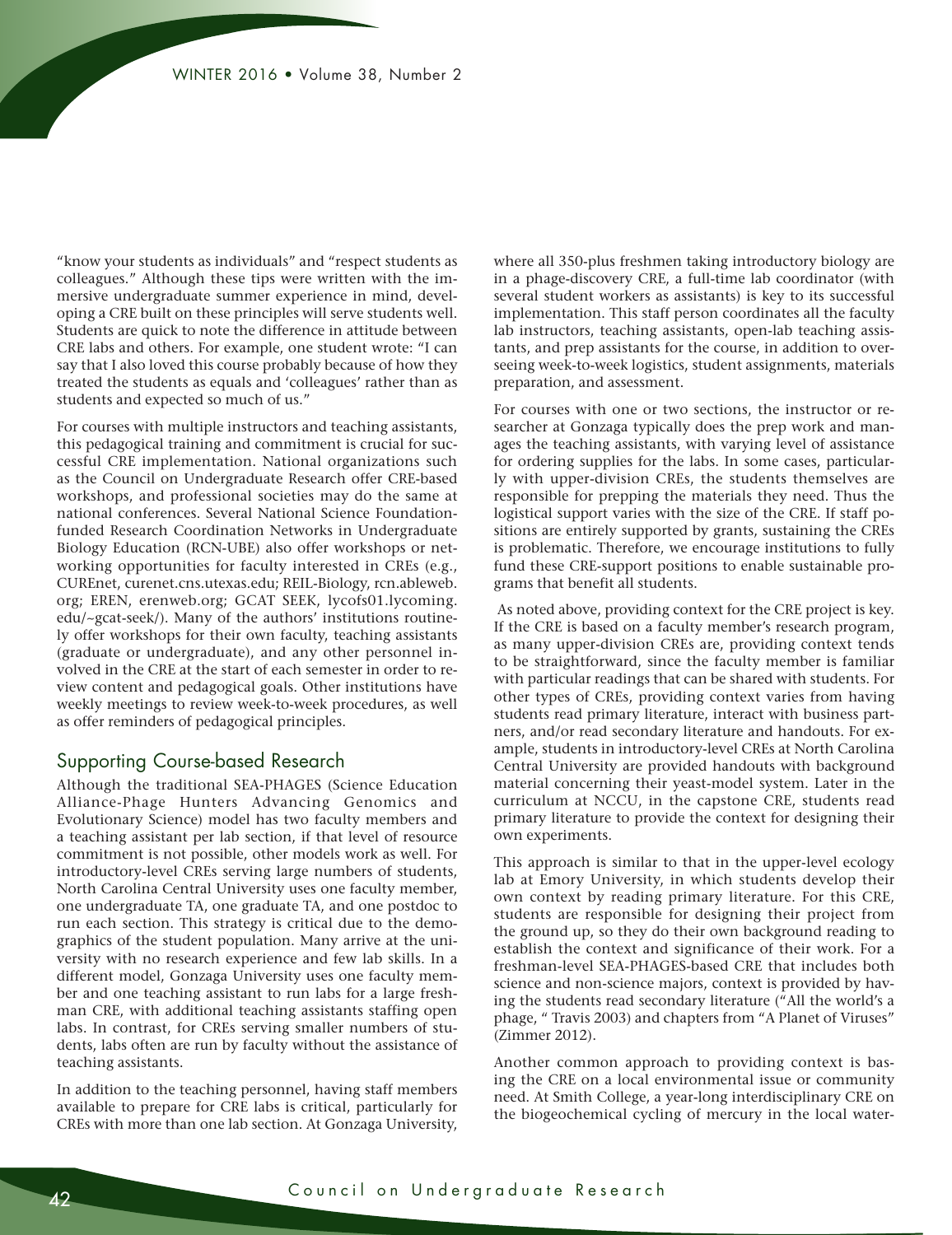

shed is offered to freshmen. In the introductory engineering course at Hope College, the meaningful context comes from the "community customer." For example, an elderly person might request a device to help pull up socks, or a quadriplegic might describe the need for a snack dispenser fitted to his wheelchair. The students then work on project design, interview the customer again at mid-semester for feedback, and then do a final presentation at the end of the semester on their design prototype. In a different community-based modular CRE at Hope College, students gather data on a threatened species (Pitcher's thistle) during a precollege field program. Context is provided by reading primary literature and books. During the semester, students then design and carry out projects on some aspect of Great Lakes environmental issues using historical data collected by the class or from available online databases. In summary, context can be provided from multiple sources depending on the level of the student and the course.

# Comparing CREs of Different Lengths

*Modular CREs.* This format offers one or more multiweek research projects that are undertaken during a semester which may be more effective at meeting particular educational goals than a semester- or year-long research experience. In this case, students gain the benefits of participating in the process of science and also benefit from learning a variety of skills, techniques, and application of concepts from other laboratory exercises. Modular CREs tend to be more engaging intellectually for faculty and students alike than more traditional labs. They also can be easier to implement both intellectually and practically than a semester-long CRE, and they are instrumental in providing introductory-level STEM majors with a research experience early in their careers.

The modular approach also works well in survey classes that introduce many different topics, because faculty can just replace one or two traditional labs with a modular CRE. In some courses, the modular format allows students to learn a variety of techniques needed for a research project that they then complete in the second part of the semester. Modular CREs also are valuable when the lab experience is instrumental in delivering content that a full-semester CRE may not cover. Furthermore, a modular CRE may serve as an effective compromise between faculty members who resist losing the content covered in traditional labs each week and those advocating for semester-length CREs. From the resource perspective, modular CREs may be a valuable strategy in order to expose all students to research, since semester-long CREs may not be feasible without additional staffing. A potential pitfall of modular CREs is that they may be more easily transformed, albeit unintentionally, into a cookbook experience. In addition, with modular CREs, it can be harder to get students to appreciate them as enabling genuine research, rather than just a project. Furthermore, interest may be low if the module emphasizes technique rather than the research question.

Modular CREs can be especially critical for students who have never had a previous research experience. CREs pose an unfamiliar environment for many students and carry expectations that many of them have not faced before—for example, redoing procedures until they work. In addition, because some beginning students seem intimidated by thinking and prefer to be told what to do every step of the way, modular CREs are an effective way to introduce these students to the research environment. In fact, CREs (of any sort) are great equalizers (Bangera and Brownell 2014). They make the research community more diverse by providing research experiences to all students, no matter the student's level of high-school preparation. For this reason—to promote inclusive excellence—students are best served by required CREs in introductory classes (Bangera and Brownell 2014). For example, NCCU, Smith College, Tuskegee University, Hope College, and Gonzaga University all run a CRE in the required lab for the introductory biology class.

Semester-long CREs. A semester-long (or year-long) CRE has the advantage of time. Techniques and skills can be developed over a semester with students redoing procedures until they are successful. In doing so, students have more time to truly understand not only what they're doing but also why they're doing it. In addition to practicing and perfecting techniques, the semester- or year-long CRE reinforces intellectual concepts and the understanding of what science is. For example, content in statistics can be learned in the fall semester, and then the knowledge used again and extended in the spring semester.

Faculty find semester- and year-long CREs more engaging to teach, with one faculty member summing this up by saying, "Most fun I've ever had teaching." Furthermore, well-designed CREs based on faculty research may productively contribute to the faculty's scholarship, which can be an important benefit for faculty at many liberal arts institutions. Another aspect of semester-long CREs is the benefit of building a community of scholars among students, teaching assistants, and the faculty mentors.

The challenge to semester-long (and year-long) CREs is finding a project amenable to the academic level of the student participants and one that can sustain their interest (and that of the faculty member). In some instances teaching a semes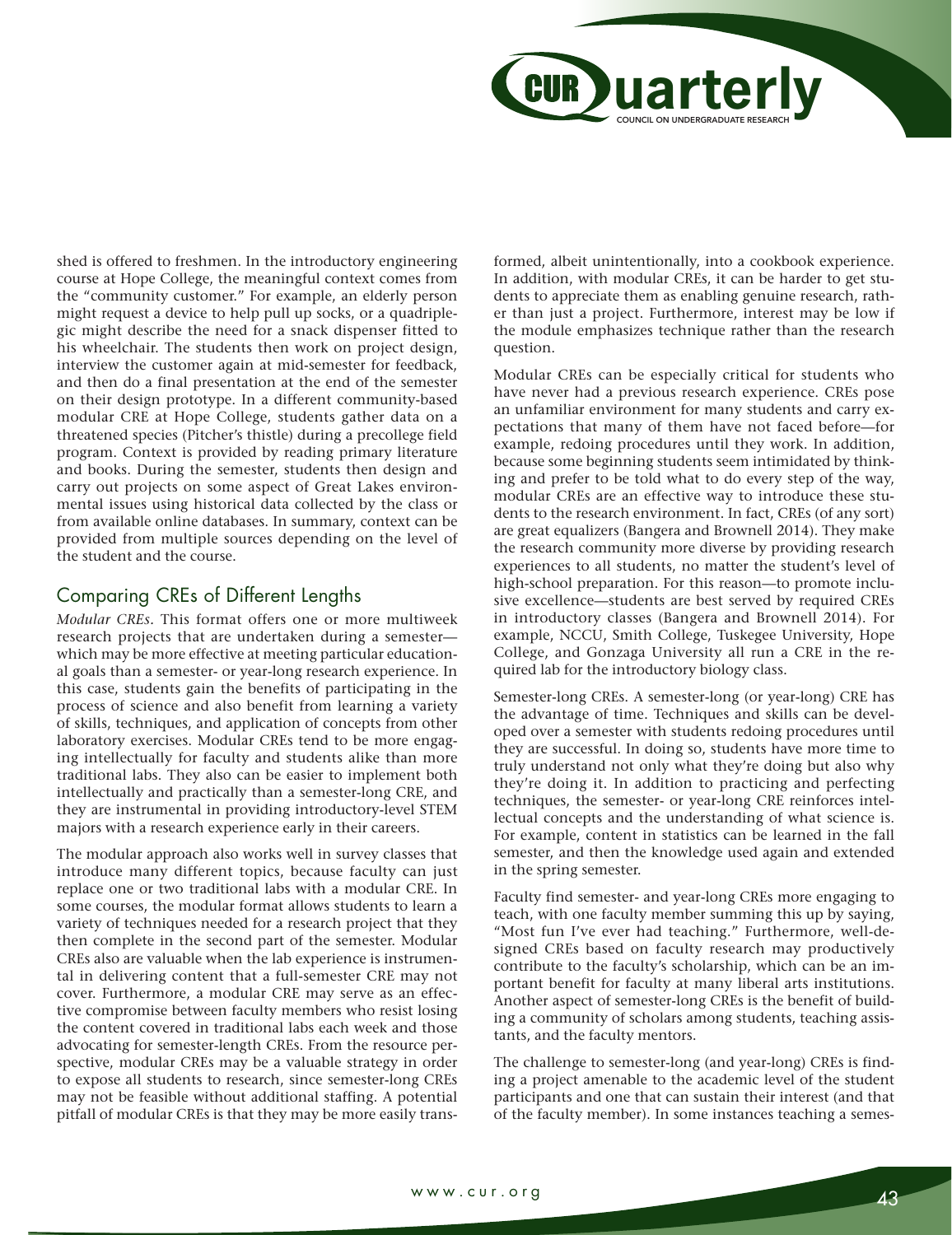ter-long CRE can become tiresome, particularly if the research focus doesn't match that of the instructor. Mentoring large groups of novices is also time-consuming, and the continuous balancing act between providing enough structure and instruction and yet also fostering independent work can be taxing. Semester-long CREs can cost more in terms of faculty time as well.

Whatever the type of CRE implemented, faculty mentors note that the research experience helps students plan and better envision potential science careers. After a CRE, students are familiar with technical skills involved in research and also have a better understanding of what it's like to be a scientist. Another benefit is that CREs often provide a springboard for interested students to become involved in further research, as the following student comments show:

- "I purposely transferred into the research lab to get a jumpstart on "real world" expectations. I seem to really enjoy doing experiments and gathering data; I may be cut out for research!"
- "Studying phages in this lab has sparked my educational interest and potential career interest in microbiology."
- "I was so confused as to what I should major in in my freshman year. This year, after giving science a shot, I have fallen in love and without a doubt this lab and semester have shown me that my passion lies in science and this will be, one way or another, what I end up doing in my future."

Each of our institutions has developed CREs that fit its curricular structure, faculty interests, student population, and resources. We readily acknowledge that faculty availability and resources, both physical and financial, may influence the types and extent of CREs that are developed and successfully implemented at a given institution. These factors need not be significant barriers to CRE adoption, however, because CREs can be developed in many ways (see Table 2), and there is not one right way to implement a CRE.

Transforming teaching and learning is too important to insist that such improvements proceed in only one way. Our very diverse experiences developing and implementing CREs indicate that laboratory courses can be effectively transformed in many different ways to successfully provide research experiences for undergraduates. Such transformations can be made incrementally, in a given course or in a given curriculum, without compromising the benefits. Knowing that the successful implementation of CREs does not require an all-ornothing approach should help motivated faculty begin the process and overcome the many real and perceived barriers (Brownell and Tanner 2012; Spell et al. 2014) to improving undergraduate science instruction and student outcomes. Furthermore, implementing CREs early in the curriculum is an effective mechanism to promote inclusive excellence by equalizing access to science across students' varied and disparate backgrounds (Bangera and Brownell 2014).  $\bigcirc$ 

#### **Acknowledgments**

The collaboration that underpins this article was supported by grants to the authors' institutions from the Howard Hughes Medical Institute through its Undergraduate Science Education Program; the SEA-PHAGES program; the Genomics Education Partnership program; and by an NSF grant (DUE-124577) to Gonzaga University. Gonzaga University's Institutional Review Board (IRB) for Human Subjects Research approved the study evaluating their phage course (IRB # 1404BIOAND). We thank colleagues and Sr. Joan Cordis Westhues for discussion of the issues in this article and Stanley K. Sessions for the wagon wheel in Figure 1.

#### **References**

American Association for the Advancement of Science [AAAS]. 2011. Vision and *Change in Undergraduate Biology Education: A Call to Action*. Washington, DC: Author. Accessed January 10, 2014, http://visionandchange.org/ files/2011/03/Revised-Vision-and-Change-Final-Report.pdf2011/03/Revised-Vision-and-Change-Final-Report.pdf.

Auchincloss, Lisa Corwin, Sandra L. Laursen, Janet L. Branchaw, Kevin Eagan, Mark Graham, David I. Hanauer, Gwendolyn Lawrie, Colleen M. McLinn, Nancy Pelaez, Susan Rowland, Marcy Towns, Nancy M. Trautmann, Pratibha Varma-Nelson, Timothy J. Weston, and Erin L. Dolan. 2014. "Assessment of Course-Based Undergraduate Research Experiences: A Meeting Report." *CBE—Life Sciences Education* 13: 29–40. doi: 10.1187/ cbe.14-01-0004.

Bangera, Gita, and Sara E. Brownell. 2014. "Course-Based Undergraduate Research Experiences Can Make Scientific Research More Inclusive." *CBE— Life Sciences Education* 13: 602–606. doi: 10.1187/cbe.14-06-0099.

Beck, Christopher W., and Lawrence S. Blumer. 2014. "A Handbook on Bean Beetles, *Callosobruchus maculatus*." Accessed from Bean Beetles: *A Model Organism for Inquiry-based Undergraduate Laboratories, Laboratory Methods*, http://www.beanbeetles.org.

Brownell, Sara E., and Kimberly D. Tanner. 2012. "Barriers to Faculty Pedagogical Change: Lack of Training, Time, Incentives, and…Tensions with Professional Identity?" *CBE—Life Sciences Education* 11: 339–346. doi: 10.1187/cbe.12-09-0163.

Brownell, Sara E., Daria S. Hekmat-Scafe, Veena Singla, Patricia Chandler Seawell, Jamie F. Conklin Imam, Sarah L. Eddy, Tim Stearns, and Martha S. Cyert. 2015. "A High-Enrollment Course-Based Undergraduate Research Experience Improves Student Conceptions of Scientific Thinking and Ability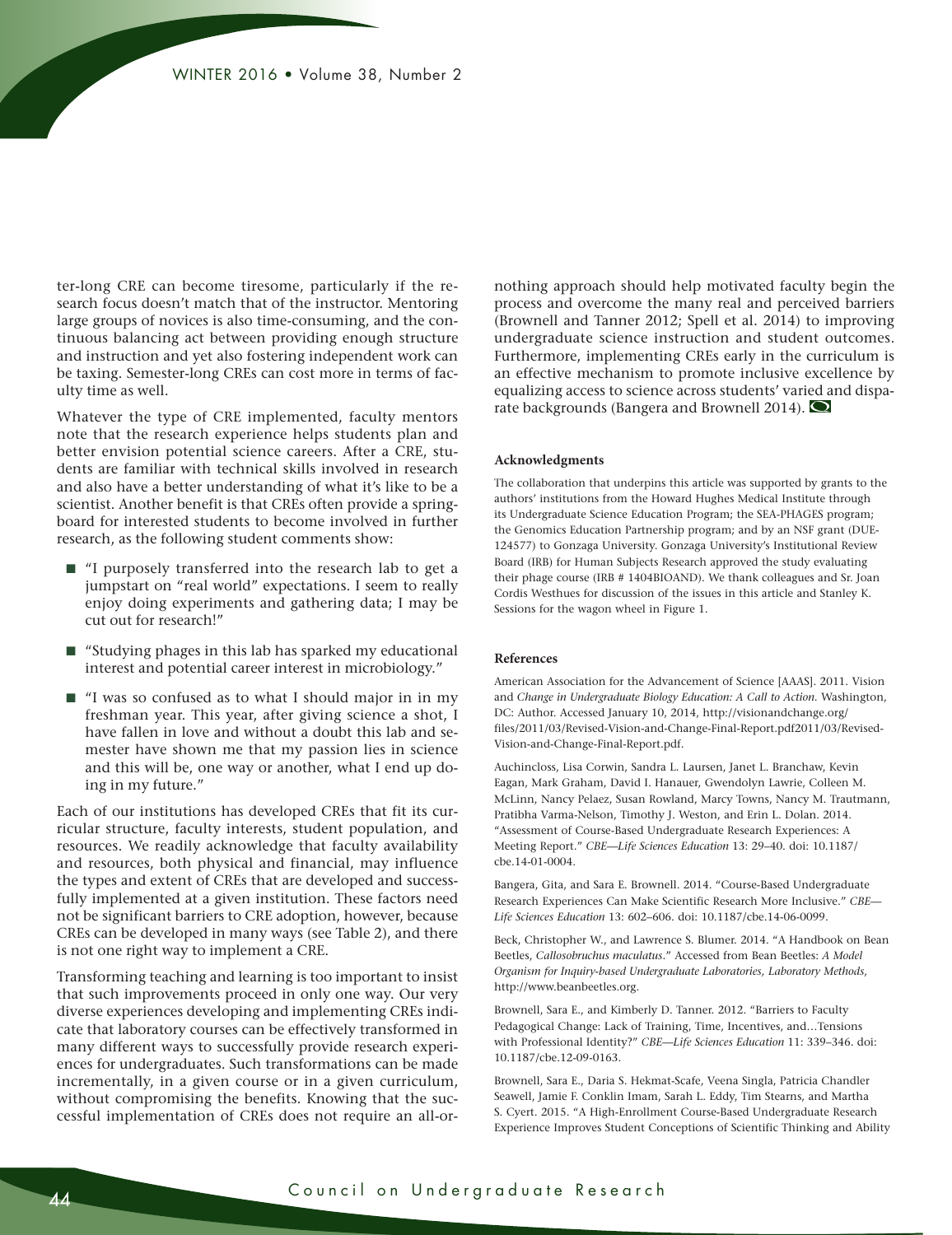

to Interpret Data." *CBE—Life Sciences Education* 14: ar21. doi: 10.1187/cbe.14- 05-0092.

Buck, Laura B., Stacey Lowery Bretz, and Marcy H. Towns. 2008. "Characterizing the Level of Inquiry in the Undergraduate Laboratory." *Journal of College Science Teaching* 38(1): 52–58.

Campbell, A. Malcolm, and Barbara Lom. 2006. "A Simple E-Mail Mechanism to Enhance Reflection, Independence, and Communication in Young Researchers." *CBE—Life Sciences Education* 5: 318–322. doi: 10.1187/ cbe.06-06-0170.

Corwin, Lisa A., Mark J. Graham, and Erin L. Dolan. 2015. "Modeling Course-Based Undergraduate Research Experiences: An Agenda for Future Research and Evaluation." *CBE—Life Sciences Education* 14: 1–13. doi: 10.1187/cbe.14-10-0167.

D'Avanzo, Charlene. 1996. "Three Ways to Teach Ecology Labs by Inquiry: Guided, Open-Ended, and Teacher-Collaborative." *Bulletin of the Ecological Society of America* 77(2): 92–93.

Eagan, M. Kevin, Sylvia Hurtado, Mitchell J. Chang, Gina A. Garcia, Felisha A. Herrera, and Juan C. Garibay. 2013. "Making a Difference in Science Education: The Impact of Undergraduate Research Programs." *American Educational Research Journa*l 50: 683–713. doi: 10.3102/0002831213482038.

Graham, Mark J., Jennifer Frederick, Angela Byars-Winston, Anne-Barrie Hunter, and Jo Handelsman. 2013. "Increasing Persistence of College Students in STEM." *Science* 341:1455–1456. doi: 10.1126/science.1240487.

Hatfull, Graham F. 2015. "Innovations in Undergraduate Science Education: Going Viral." *Journal of Virology* 89: 8111–8113. doi: 10.1128/jvi.03003-14.

Jordan, Tuajuanda C., Sandra H. Burnett, Susan Carson, Steven M. Caruso, Kari Clase, Randall J. DeJong, John J. Dennehy, Dee R. Denver, David Dunbar, Sarah C. R. Elgin, Ann M. Findley, Chris R. Gissendanner, Urszula P. Golebiewska, Nancy Guild, Grant A. Hartzog, Wendy H. Grillo, Gail P. Hollowell, Lee E. Hughes, Allison Johnson, Rodney A. King, Lynn O. Lewis, Wei Li, Frank Rosenzweig, Michael R. Rubin, Margaret S. Saha, James Sandoz, Christopher D. Shaffer, Barbara Taylor, Louise Temple, Edwin Vazquez, Vassie C. Ware, Lucia P. Barker, Kevin W. Bradley, Deborah Jacobs-Sera, Welkin H. Pope, Daniel A. Russell, Steven G. Cresawn, David Lopatto, Cheryl P. Bailey, and Graham F. Hatfull. 2014. "A Broadly Implementable Research Course in Phage Discovery and Genomics for First-Year Undergraduate Students." *mBio*  5(1): e01051-13. doi: 10.1128/mbio.01051-13.

Lopatto, David. 2004. "Survey of Undergraduate Research Experiences (SURE): First Findings." *Cell Biology Education* 3: 270–277. doi: 10.1187/ cbe.04-07-0045.

Seymour, Elaine, Anne-Barrie Hunter, Sandra L. Laursen, and Tracee DeAntoni. 2004. "Establishing the Benefits of Research Experiences for Undergraduates in the Sciences: First Findings from a Three-Year Study." *Science Education* 88: 493–534. doi: 10.1002/sce.10131.

Shaffer, Christopher D., Consuelo Alvarez, Cheryl Bailey, Daron Barnard, Satish Bhalla, Chitra Chandrasekaran, Vidya Chandrasekaran, Hui-Min Chung, Douglas R. Dorer, Chunguang Du, Todd T. Eckdahl, Jeff L. Poet, Donald Frohlich, Anya L. Goodman, Yuying Gosser, Charles Hauser, Laura L.M. Hoopes, Diana Johnson, Christopher J. Jones, Marian Kaehler, Nighat Kokan, Olga R. Kopp, Gary A. Kuleck, Gerard McNeil, Robert Moss, Jennifer L. Myka, Alexis Nagengast, Robert Morris, Paul J. Overvoorde, Elizabeth Shoop, Susan Parrish, Kelynne Reed, E. Gloria Regisford, Dennis Revie, Anne G. Rosenwald, Ken Saville, Stephanie Schroeder, Mary Shaw, Gary Skuse, Christopher Smith, Mary Smith, Eric P. Spana, Mary Spratt, Joyce Stamm, Jeff S. Thompson, Matthew Wawersik, Barbara A. Wilson, Jim Youngblom, Wilson Leung, Jeremy Buhler, Elaine R. Mardis, David Lopatto, and Sarah C.R. Elgin. 2010. "The Genomics Education Partnership: Successful Integration of Research into Laboratory Classes at a Diverse Group of Undergraduate Institutions." *CBE—Life Sciences Education* 9: 55–69. doi: 10.1187/09-11-0087.

Shellito, Cindy, Kalyn Shea, Gary Weissmann, Anke Mueller-Solger, and William Davis. 2001. "Successful Mentoring of Undergraduate Researchers." *Journal of College Science Teaching* 30: 460–464.

Siritunga, Dimuth, María Montero-Rojas, Katherine Carrero, Gladys Toro, Ana Vélez, and Franklin A. Carrero-Martínez. 2011. "Culturally Relevant Inquiry-based Laboratory Module Implementations in Upper-Division Genetics and Cell Biology Teaching Laboratories." *CBE—Life Sciences Education* 10: 287–297. doi: 10.1187/cbe.11-04-0035.

Spell, Rachelle M., Judith A. Guinan, Kristen R. Miller, and Christopher W. Beck. 2014. "Redefining Authentic Research Experiences in Introductory Biology Laboratories and Barriers to Their Implementation." *CBE—Life Sciences Education* 13: 102–110. doi: 10.1187/cbe.13-08-0169.

Staub, Nancy L., Marianne Poxleitner, Amanda Braley, Helen Smith-Flores, Christine M. Pribbenow, Leslie Jaworski, David Lopatto, and Kirk R. Anders. 2016. "Scaling Up: Adapting a Phage-Hunting Course to Increase Participation of First-Year Students in Research." *CBE–Life Sciences Education*  15(2): 1-11. ar13. doi: 10.1187/cbe.15-10-0211.

Tanner, Kimberly D. 2009. "Talking to Learn: Why Biology Students Should Be Talking in Classrooms and How to Make It Happen." *CBE—Life Sciences Education* 8(2): 89–94. doi: 10.1187/cbe.09-03-0021.

Thiry, Heather, Timothy J. Weston, Sandra L. Laursen, and Anne-Barrie Hunter. 2012. "The Benefits of Multi-Year Research Experiences: Differences in Novice and Experienced Students' Reported Gains from Undergraduate Research." *CBE–Life Sciences Education* 11: 260–272. doi: 10.1187/cbe.11-11- 0098.

Travis, John. 2003. "All the World's a Phage: Viruses that Eat Bacteria Abound—and Surprise." *Science News* 164(2): 26–28. doi: 10.2307/3982016.

Weaver, Gabriela C., Cianán B. Russell, and Donald J. Wink. 2008. "Inquirybased and Research-based Laboratory Pedagogies in Undergraduate Science." *Nature Chemical Biology* 4: 577–580. doi: 10.1038/nchembio1008-577.

Wilson, Zakiya S., Lakenya Holmes, Monica R. Sylvain, Lisa Batiste, Misty Johnson, Saundra Y. McGuire, Su Seng Pang, and Isiah M. Warner. 2012. "Hierarchical mentoring: A transformative strategy for improving diversity and retention in undergraduate STEM disciplines." *Journal of Science Education and Technology* 21(1): 148–156. doi:10.1007/s10956-011-9292-5.

Zimmer, Carl. 2012. *A Planet of Viruses*. Chicago, IL: University of Chicago Press. doi: 10.7208/chicago/9780226983332.001.0001.